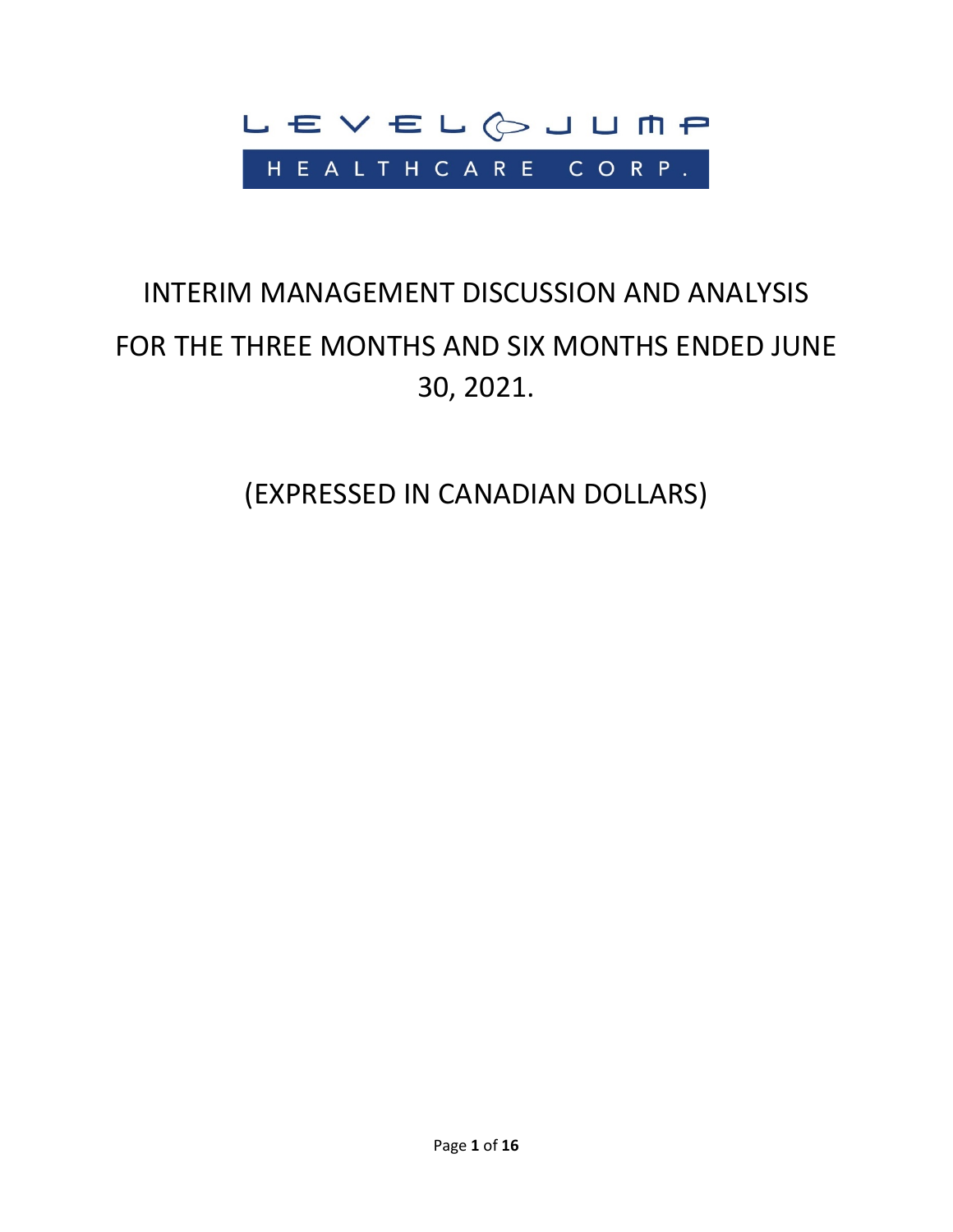# Introduction

The following interim Management Discussion & Analysis ("Interim MD&A") of Leveljump Healthcare Corp. (formerly Good2Go2 Corp.) ("Leveljump" or the "Company") for the three months and six months ended June 30, 2021 has been prepared to provide material updates to the business operations, liquidity and capital resources of the Company since its last annual management discussion & analysis, being the Management Discussion & Analysis ("Annual MD&A") for the fiscal year ended December 31, 2020. This Interim MD&A does not provide a general update to the Annual MD&A, or reflect any nonmaterial events since the date of the Annual MD&A.

This Interim MD&A has been prepared in compliance with section 2.2.1 of Form 51-102F1, in accordance with National Instrument 51-102 – Continuous Disclosure Obligations. This discussion should be read in conjunction with the Company's Annual MD&A, audited annual consolidated financial statements for the years ended December 31, 2020, and December 31, 2019, together with the notes thereto, and unaudited condensed interim consolidated financial statements for the three months and six months ended June 30, 2021, together with the notes thereto. Results are reported in Canadian dollars, unless otherwise noted. The Company's unaudited condensed interim consolidated financial statements and the financial information contained in this Interim MD&A are prepared in accordance with International Financial Reporting Standards ("IFRS") as issued by the International Accounting Standards Board ("IASB") and interpretations of the IFRS Interpretations Committee. The unaudited condensed interim consolidated financial statements have been prepared in accordance with International Standard 34, Interim Financial Reporting. Accordingly, information contained herein is presented as of August 24, 2021, unless otherwise indicated.

For the purposes of preparing this Interim MD&A, management, in conjunction with the Board of Directors (the "Board"), considers the materiality of information. Information is considered material if: (i) such information results in, or would reasonably be expected to result in, a significant change in the market price or value of Leveljump common shares; (ii) there is a substantial likelihood that a reasonable investor would consider it important in making an investment decision; or (iii) it would significantly alter the total mix of information available to investors. Management, in conjunction with the Board, evaluates materiality with reference to all relevant circumstances, including potential market sensitivity.

Additional information relating to the Company is available free of charge on the System for Electronic Document Analysis and Retrieval (SEDAR) website at **[www.sedar.com.](http://www.sedar.com/)**

# Cautionary Note Regarding Forward-Looking Statements

This Interim MD&A contains certain forward-looking information and forward-looking statements, as defined in applicable securities laws (collectively referred to herein as "forward-looking statements"). These statements relate to future events or the Company's future performance. All statements other than statements of historical fact are forward-looking statements. Often, but not always, forwardlooking statements can be identified by the use of words such as "plans", "expects", "is expected", "budget", "scheduled", "estimates", "continues", "forecasts", "projects", "predicts", "intends", "anticipates" or "believes", or variations of, or the negatives of, such words and phrases, or statements that certain actions, events or results "may", "could", "would", "should", "might" or "will" be taken, occur or be achieved. Forward-looking statements involve known and unknown risks, uncertainties and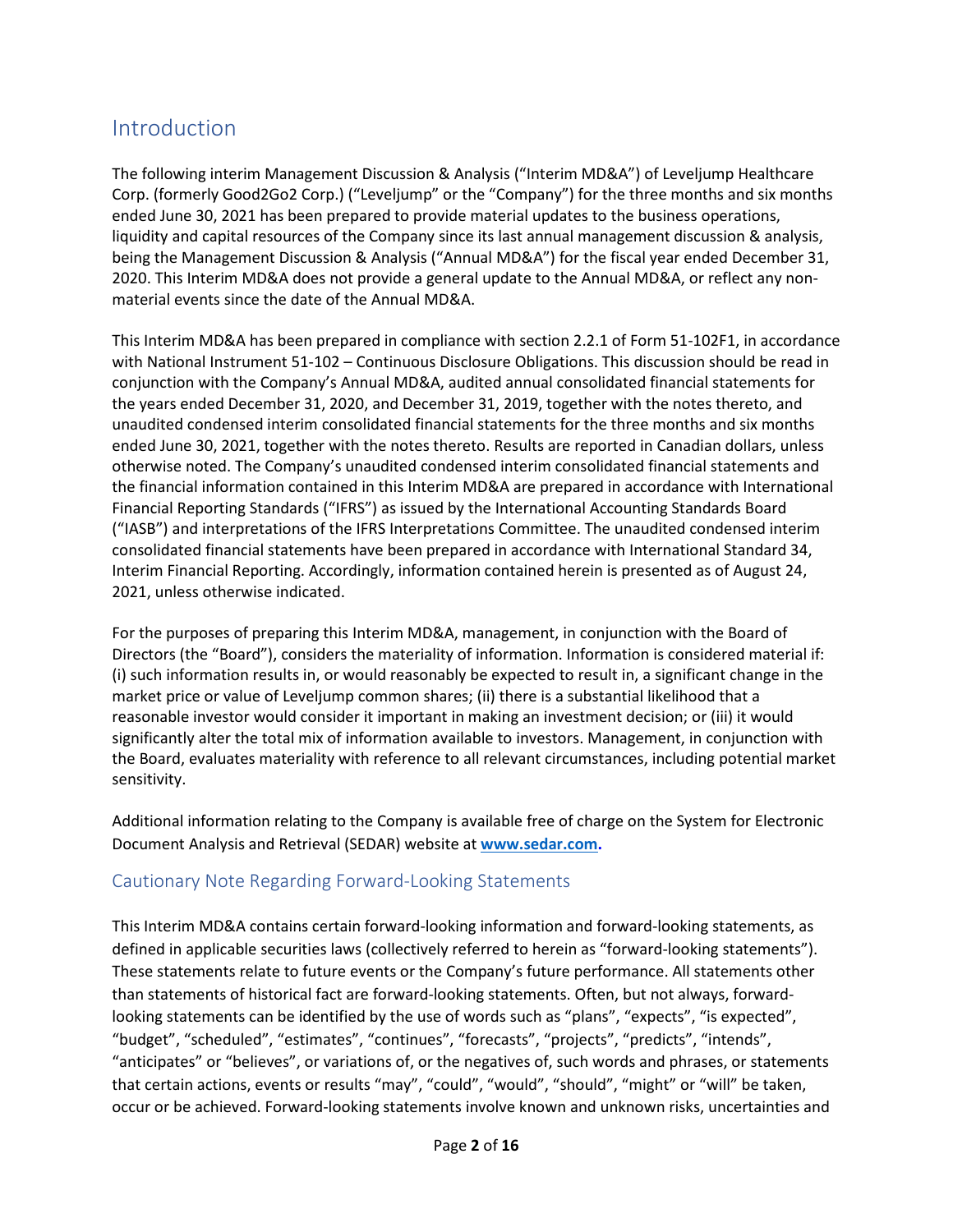other factors that may cause actual results to differ materially from those anticipated in such forwardlooking statements. The forward-looking statements in this Interim MD&A speak only as of the date of this Interim MD&A or as of the date specified in such statement. The following table outlines certain significant forward-looking statements contained in this Interim MD&A and provides the material assumptions used to develop such forward-looking statements and material risk factors that could cause actual results to differ materially from the forward-looking statements.

Inherent in forward-looking statements are risks, uncertainties and other factors beyond Leveljump's ability to predict or control. Please also make reference to those risk factors referenced in the "Risk Factors" section below. Readers are cautioned that the above chart does not contain an exhaustive list of the factors or assumptions that may affect the forward-looking statements, and that the assumptions underlying such statements may prove to be incorrect. Actual results and developments are likely to differ, and may differ materially, from those expressed or implied by the forward-looking statements contained in this Interim MD&A.

Forward-looking statements involve known and unknown risks, uncertainties and other factors that may cause Leveljump's actual results, performance or achievements to be materially different from any of its future results, performance or achievements expressed or implied by forward-looking statements. All forward-looking statements herein are qualified by this cautionary statement. Accordingly, readers should not place undue reliance on forward-looking statements. The Company undertakes no obligation to update publicly or otherwise revise any forward-looking statements whether as a result of new information or future events or otherwise, except as may be required by law. If the Company does update one or more forward-looking statements, no inference should be drawn that it will make additional updates with respect to those or other forward-looking statements, unless required by law.

# OVERALL PERFORMANCE

# Summary of Business

Leveljump Healthcare Corp. was incorporated as Good2Go2 Corp., ("G2G2") under the Canada Business Corporations Act on March 21, 2019 ("Jump" or the "Company"). The Company's registered head office is 304-85 Scarsdale Rd., Toronto, ON, Canada M3B 2R2. The Company's website is www.leveljumphealthcare.com.

The Company's principal business activity is providing teleradiology services through its subsidiary Canadian Teleradiology Services, Inc. ("CTS"). Teleradiology is the process of providing remote off site reading of radiology scans such as CT, MRI, US, and X-ray. Hospital staff scan their emergency room patients, then page the Company's radiologist on call, who can then remotely view, via secured server, the images and diagnose the patient and provide a report back to the hospital.

Teleradiology is the next level of patient care that assists small urban and rural hospitals to connect with 24/7 care, ensuring their communities receive the same care that large urban hospitals receive.

# Qualifying Transaction

Prior to December 2020, the Company was classified as a Capital Pool Corporation, as defined in Policy 2.4 of the TSX Venture Exchange (the "Exchange"). The principal business of the Company was the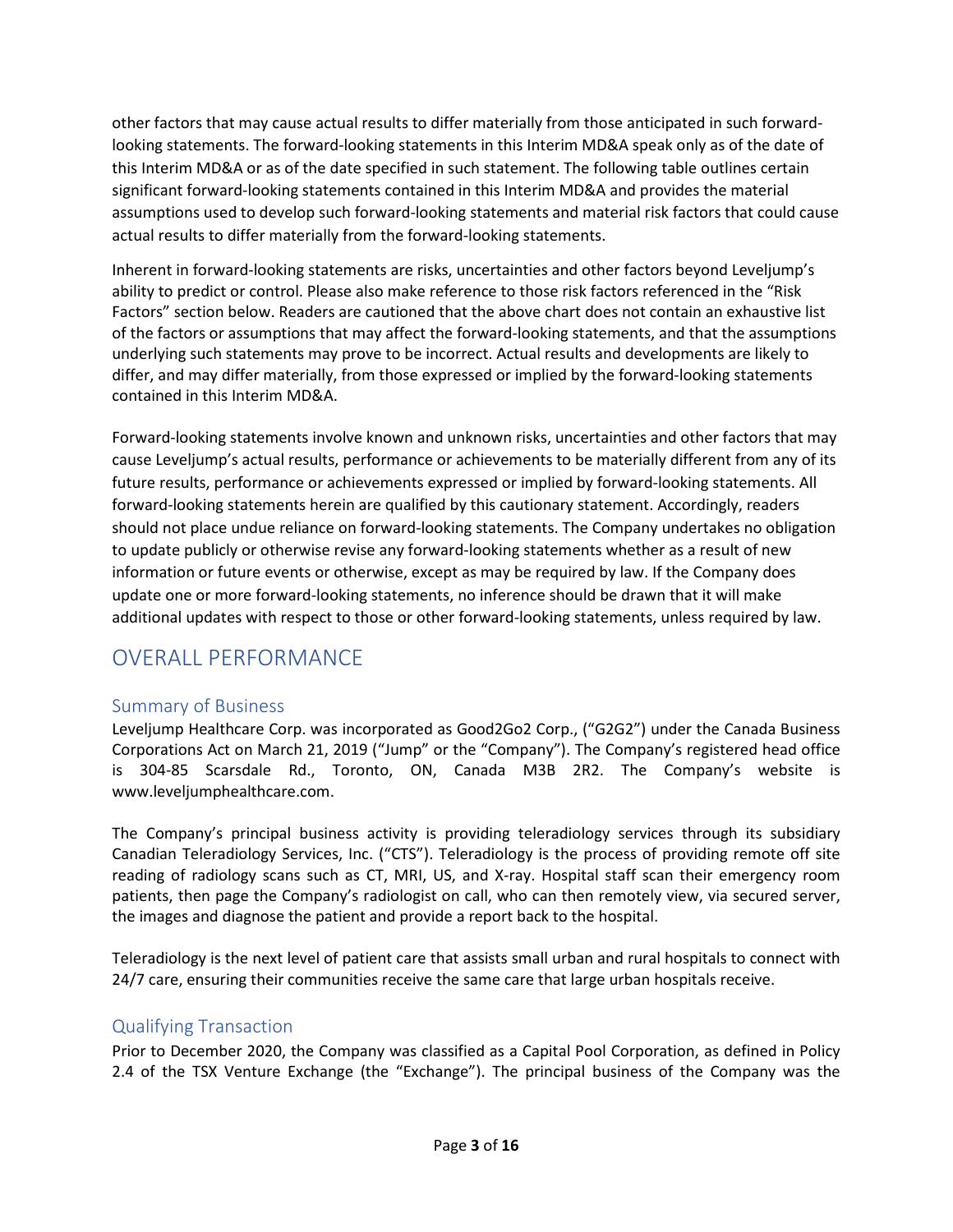identification and evaluation of assets or businesses with a view to completing a Qualifying Transaction ("QT").

On December 4, 2020, the Company filed Articles of Amendment to consolidate its common shares at a ratio of 1:1.8 and changed its name to Leveljump Healthcare Corp., and on December 7, 2020, the Company closed its business combination involving CTS, as the QT of the Company (see Reverse Take-Over Note 5 in the Financial Statements for the year ended December 31, 2020).

# Results for Q2 2021

The second quarter resulted in another record quarter of revenues for the Company. Year over year revenue growth for Q2 was an increase of \$468,665 or approximately 40%. It is important to note that Q2 of 2020 represented the company's toughest quarter during the Covid-19 pandemic resulting in lockdowns in Ontario, resulting in reduced revenues in Q2 2020, which thus partially explains the large revenue increase in Q2 2021 compared to the prior year. In addition, in the second quarter the Company experienced strong demand for its services which helped lead to the record revenue results. Compared to Q1 2021 there was an increase in revenues of \$94,732 or a 5% increase, even while some of the locations the Company serves were still in lockdown or partial lockdown. The increased demand for services demonstrates the need for quality healthcare under any situation and the importance of the services Leveljump provides. The company also saw an increase of gross margins to 20.2%.

The company continues to work on transferring clients form its older PACS provider to the new RamSoft system and believes the full company migration should be completed in the fourth quarter of this year.

There were severe lockdowns in much of the country during the second wave of the pandemic, making some of the Company's marketing efforts to attract new business a little more challenging. Our sales team continues to work on expanding our teleradiology business.

Management continues to identify and perform due diligence on potential acquisitions to expand the company.

# Industry Events and Trends

COVID-19 continues to have an impact on daily life in Ontario and there were continued lockdowns, as well as a reduction in healthcare services and elective procedures in the second quarter of 2021. A lot of focus in the news continues to be on the emergence and benefits of telehealth operations (providing health care remotely). For the Company, this is an ideal environment as the Company was providing services in this manner to our hospital clients (allowing doctors to provide patient care without having to have the doctor attend at the hospital) long before the Covid-19 pandemic.

The Company believes that there is now a greater acceptance amongst the general population for telehealth services, than existed prior to the COVID-19 outbreak, and that ultimately this will enhance and improve our ability to acquire new contracts with hospitals. Key hospital decision makers such as department heads, radiologists, and hospital CEOs are now seeing the benefits of ensuring an uninterrupted flow of patient care via telehealth.

Management believes that hospitals and the healthcare industry will be looking for further ways to capitalize on the benefits of remote healthcare. This trend will continue at a fast pace. Healthcare companies that can capitalize on it will be best served.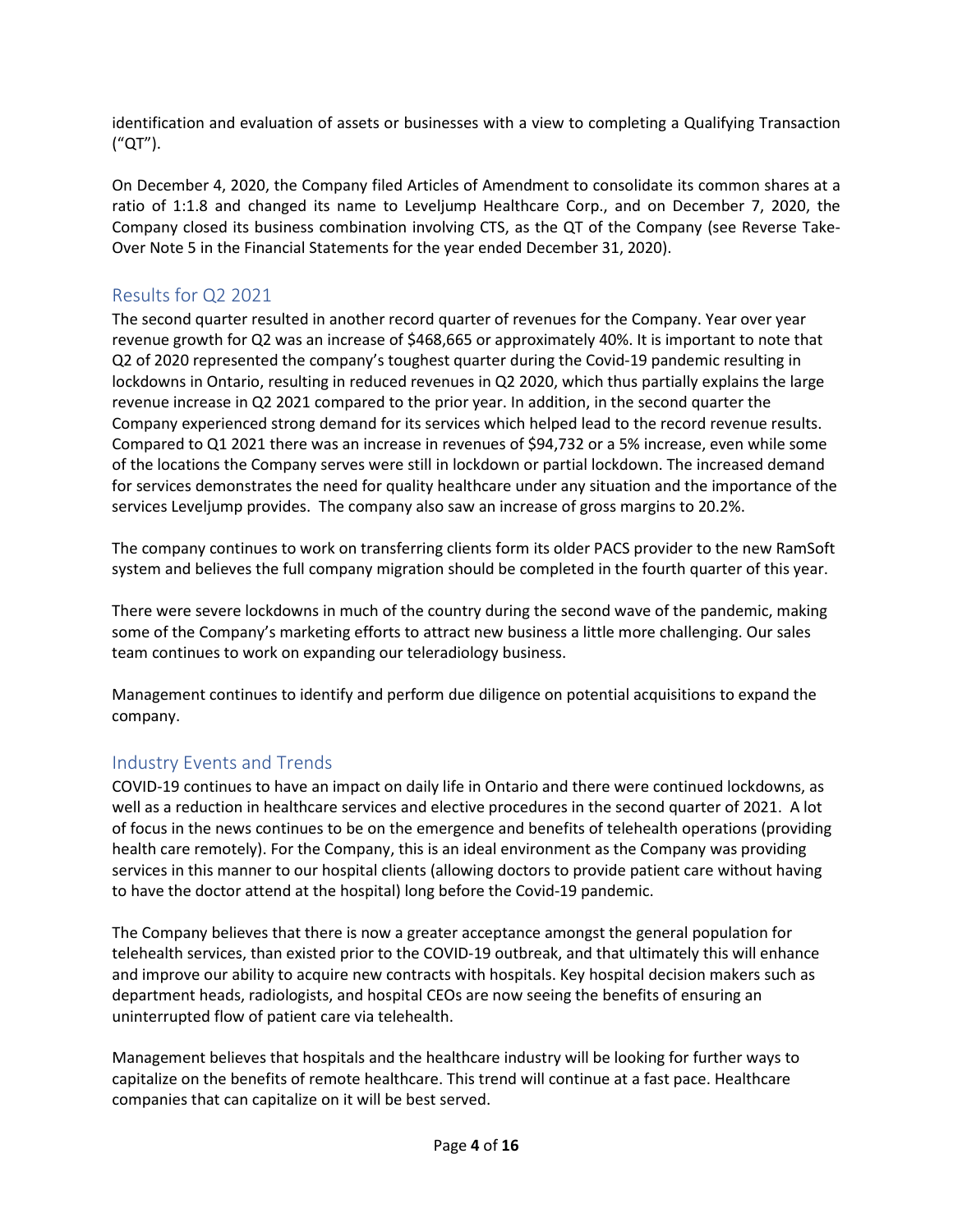As vaccination rates continue to climb, hospital procedures and regular doctor visits should increase due to the back log in the healthcare system from the past 12 months. We believe this may positively affect the Company as more medical imaging scans will be demanded.

# Outlook for 2021

Management believes that the outlook for the Company for the remainder of 2021 looks strong based on a number of factors, including but not limited to, the increased demand for telehealth services, and the general population shifting towards accepting the idea of more telehealth services.

The Company has nearly no third-party debt and a healthy cash position. These resources have positioned the Company well for its acquisition strategy.

The Company has adjusted its business model slightly, to increase its gross margins. This process began in the third quarter of 2020 and continues accelerating this process over the course of the next year.

Our marketing activities are now expanding outside of Ontario and across Canada.

The Company continues its onboarding of existing clients to its new software provider from our previous system, which will, once completed, reduce operating costs and improve profit margins.

The Company plans to take advantage of organic growth and new client hospital contracts, while also looking at acquisitions that may be of strategic importance. Management believes that there is an opportunity for the Company to acquire profitable imaging centres in Canada in 2021.

The Company will also devote some time through its Leveljump Technologies subsidiary towards finding suitable products and services that fit within the Company business plans and that will impact the provision of healthcare in the future.

# Financing and Share Issuances (See Notes 5, 11,12,13 in Financial Statements)

During the quarter ended June 30, 2021, the Company issued 10,000,000 units, comprised of 1 common share and 1 warrant to purchase a common share at \$0.20 good until March 31, 2024, in exchange for cash of \$1,500,000. Additionally, the Company issued 2,000 shares as a bonus to employees worth \$800.

# LIQUIDITY AND CAPITAL RESOURCES

As at June 30, 2021, the Company had cash and cash equivalents in the amount of \$1,498,658 (December 31, 2020 - \$905,546). On June 30, 2021, the Company had working capital of \$1,347,794 (December 31, 2020 - \$486,130).

The Company's current assets as of June 30, 2021, excluding cash and cash equivalents were \$998,465 (December 31, 2020: \$1,011,146) which consisted of accounts receivable in the amount of \$608,004 (December 31, 2020: \$562,099), and prepaid expenses and deposits totalling \$291,943 (December 31, 2020: \$366,028).

Current liabilities as at June 30, 2021, were \$1,149,329 (December 31, 2020: \$1,430,562) which were comprised of accounts payables and accrued liabilities of \$752,168 (December 31, 2020: \$1,006,949),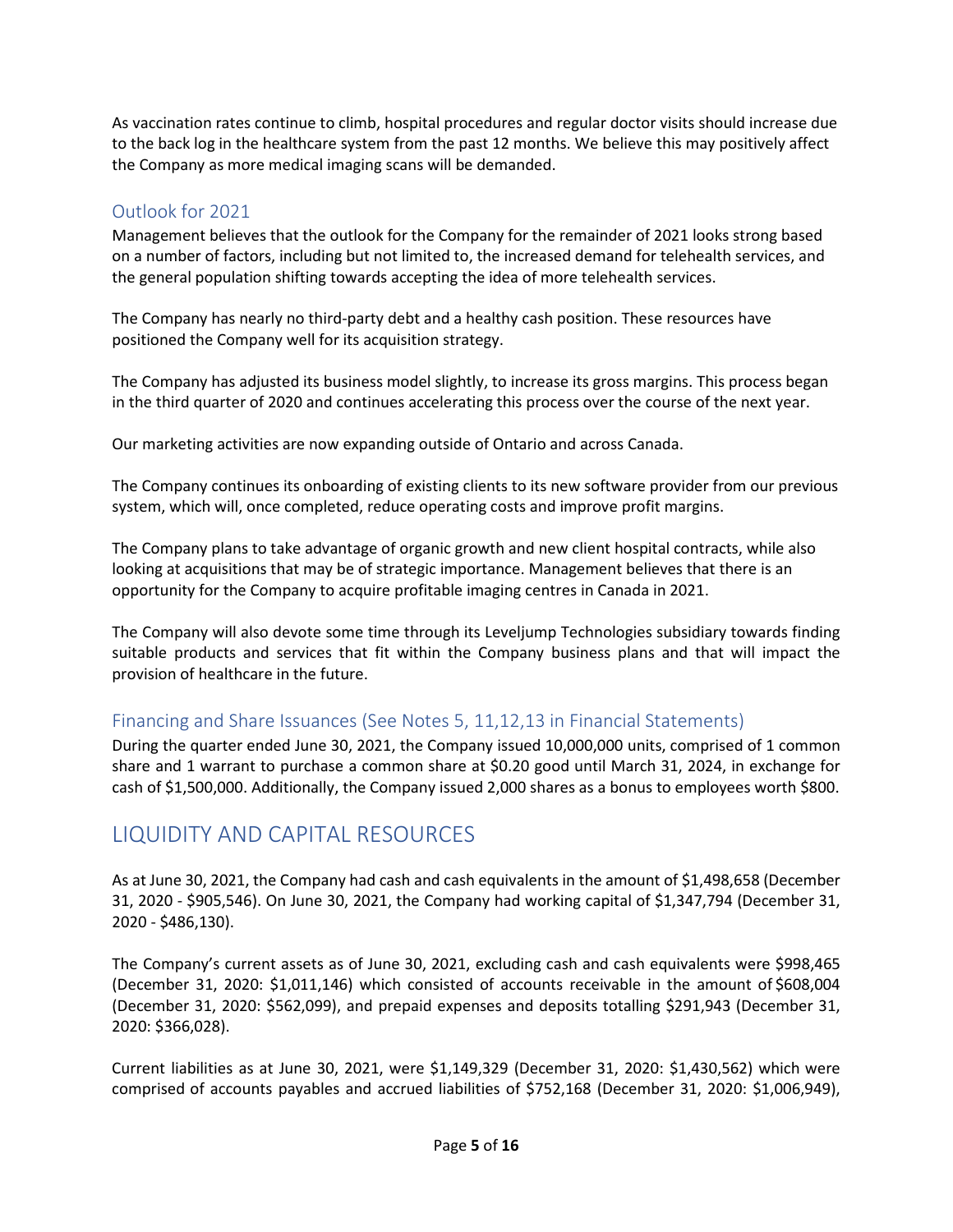current portion of lease liabilities \$34,112 (December 31, 2020: \$34,436), due to director of \$363,049 (December 31, 2020: \$340,114), and due to related party of \$nil (December 31, 2020: \$49,063).

The continuing operations of the Company are dependent upon its ability to raise adequate financing and to continue its operations in the future. For the quarter ended June 30, 2021, the Company had a net loss and comprehensive loss of \$569,128 and as at June 30, 2021, an accumulated deficit of \$13,698,509. These uncertainties may castsignificant doubt upon the Company's ability to continue as a going concern.

Although the Company has been successful in borrowing funds or raising equity capital in the past, there can be no assurance that the Company will have sufficient financing to meet its future capital requirements, orthat additional financing will be available on terms acceptable to the Company in the future. The Company has and may continue to have capital requirements in excess of its currently available resources.

### Covid-19

In March 2020, the World Health Organization declared a global pandemic related to the virus known as COVID-19. The expected impacts on global commerce are anticipated to be far reaching. To date there have been significant wide-spread stock market declines and the movement of people and goods has become restricted. As the Company has no material operating income or cash flows, it will be reliant on additional financing to fund ongoing operations and future acquisitions. An extended disruption may affect the Company's ability to obtain additional financing. The impact on the economy and the Company is not yet determinable; however, the Company's financial position, results of operations and cash flows in the current period have been impacted as patient volume has decreased resulting in decreased revenues for the Company. The Company's financial position, results of operations and cash flows in future periods may be materially affected. In particular, there may be heightened risk of liquidity or going concern uncertainty.

# Liquidity Risk

Liquidity risk is the risk that the Company cannot meet a demand for cash or fund its obligations as they become due. The Company's approach to managing liquidity risk is to ensure that it will have sufficient liquidity to meet liabilities as they become due. The Company is expanding and to meet its short and longer-term working capital requirements, the Company will attempt, if necessary, to secure further financing to ensure that those obligations are properly discharged. Operationally, the Company manages its liquidity by continuously monitoring forecasted and actual gross profit, expenses, and cash flows from operations. There have been no changes to this risk exposure from 2020.

The following tables illustrate the contractual maturities of financial liabilities for June 30, 2021 and December 31, 2020: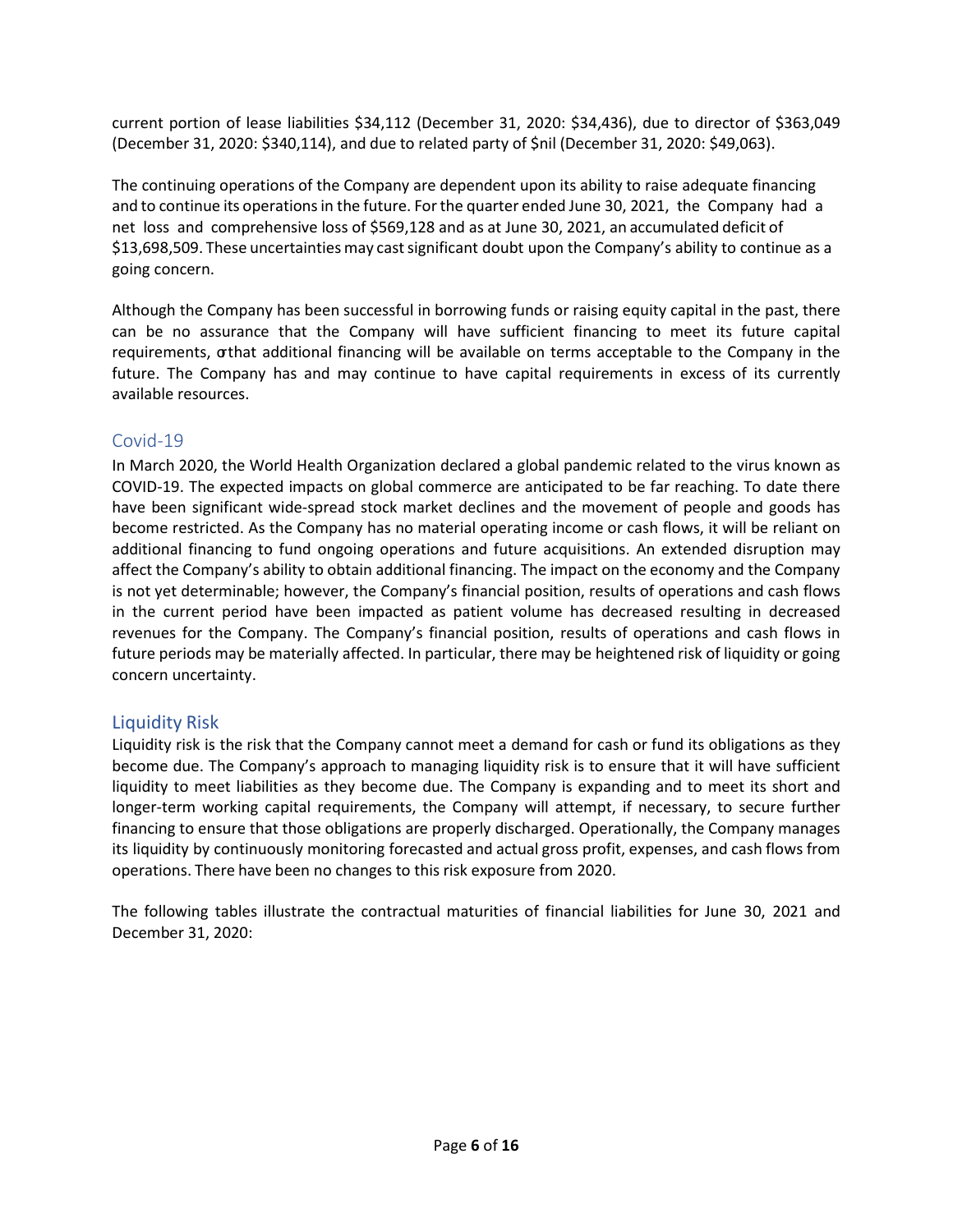| <b>June 30, 2021</b>                        | Payments Due by Period \$ |                     |                  |                  |            |
|---------------------------------------------|---------------------------|---------------------|------------------|------------------|------------|
|                                             | <b>Total</b>              | Less than 1<br>year | $1 - 3$<br>vears | $4 - 5$<br>Years | After<br>5 |
|                                             |                           |                     |                  |                  | years      |
| Accounts payable and<br>accrued liabilities | 752,168                   | 752,168             | ۰                |                  |            |
| Lease liabilities                           | 44,709                    | 34,112              | 10.597           |                  |            |
| Due to director                             | 363,049                   | 363,049             |                  |                  |            |
| Long term debt                              | ٠                         |                     | ٠                |                  |            |
| <b>TOTAL</b>                                | 1,159,926                 | 1,149,329           | 10,597           |                  |            |

| <b>December 31, 2020</b>    |              | <b>Payments Due by Period \$</b> |                  |                  |                            |
|-----------------------------|--------------|----------------------------------|------------------|------------------|----------------------------|
|                             | <b>Total</b> | Less than 1<br>year              | $1 - 3$<br>years | $4 - 5$<br>Years | After<br>5<br><b>vears</b> |
| <b>Bank overdraft</b>       |              |                                  |                  |                  |                            |
| Accounts payable and        |              |                                  |                  |                  |                            |
| accrued liabilities         | 1,006,949    | 1,006,949                        |                  |                  |                            |
| Lease liabilities           | 61,021       | 34,436                           | 26,585           |                  |                            |
| Due to director             | 340,114      | 340,114                          |                  |                  |                            |
| <b>Due to Related Party</b> | 49,063       | 49,063                           |                  |                  |                            |
| Long term debt              | 60,000       |                                  | 60,000           |                  |                            |
| <b>TOTAL</b>                | 1,517,147    | 1,430,562                        | 86,585           |                  |                            |

# CAPITAL RESOURCES

The Company defines capital as total shareholders' equity and long-term debt. The Company manages its capital structure, based on the funds available to the Company, to support the growth and development of its operations and bring new products to market and to ensure it continues as a going concern. The Board of Directors does not establish quantitative return on capital criteria for management, but rather relies on the expertise of the Company's management to sustain future development of the business. The Company will continue to assess new opportunities and seek to acquire an interest in growth situationsif it feels there is sufficient economic potential and if it has adequate financial resources to do so.

Management reviews its capital management approach on an ongoing basis and believes that this approach, given the relative size of the Company, is reasonable. There were no changes in the Company's approach to capital management during the quarter ended June 30, 2021 or the year ended December 31, 2020. The Company is not subject to externally imposed capital requirements.

# OFF-BALANCE SHEET ARRANGEMENTS

The Company does not have any Off-Balance Sheet arrangements.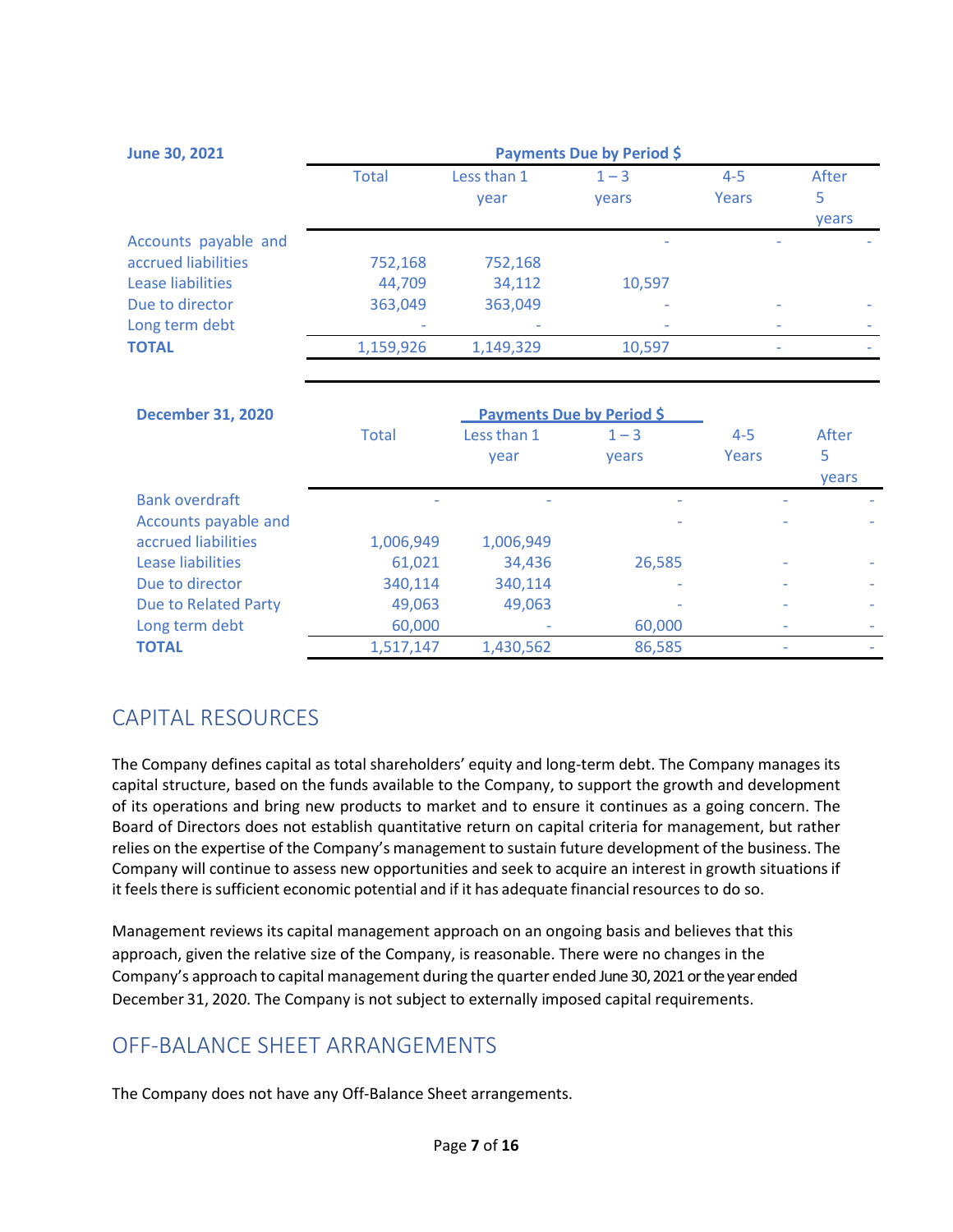# RELATED PARTY TRANSACTIONS AND BALANCES

Related parties include key management being the Company's executive officers, the Board of Directors, close family members and enterprises that are controlled by these individuals as well as certain persons performing similar functions. The following related party transactions were conducted in the normal course of operations and were made on an arm's length basis:

| <b>Period Ended December 31,</b>       |           | June 30, 2021 December 31, 2020 |
|----------------------------------------|-----------|---------------------------------|
| Key management compensation            | 480,000   | 477,600                         |
| Share swap                             |           | 546,000                         |
| Share-based compensation               | 210.263   | 53,196                          |
| Interest expense on related party loan |           | 6.079                           |
|                                        | \$690,263 | \$1,082,875                     |

# SECOND QUARTER RESULTS

| <b>Quarter Ended</b>             | <b>June 30, 2020</b> | <b>June 30, 2020</b> |
|----------------------------------|----------------------|----------------------|
| Total revenue                    | \$1,639,913          | \$1,171,248          |
| <b>Gross margin</b>              | 331,891              | 220,942              |
| <b>Operating Expenses</b>        | 928,125              | 132,930              |
| Net (loss) / income              | (569, 128)           | 47,958               |
| Loss per share-basic and diluted | \$(0.01)             | \$299.74             |

# **REVENUES**

### Teleradiology

For the three months ended June 30, 2021, the Company's teleradiology revenue increased by \$457,012 to \$1,610,839 compared to \$1,153,827 in 2020.

### Admin and Other

For the three months June 30, 2021, the Company's admin and other revenue was \$29,074 which increased by \$11,653 compared to admin revenue for the same period in 2020 of \$17,421.

# TOTAL REVENUE

Total revenue for the three months June 30, 2021, was up \$468,665 to \$1,639,913 compared to \$1,171,248 for the three months ended June 30, 2020. The increase in total revenue is primarily a result of the increased teleradiology revenue.

### COST OF SALES

### Radiologist Reading Fees

For the three months ended June 30, 2021, the Company's reading fees totaled \$1,265,678 higher by \$343,706 compared to reading fees of \$921,972 for the three months ended June 30, 2020. The increase in reading fees in the current three-month period is a result of the increased operations due to increased demand for the Company's services.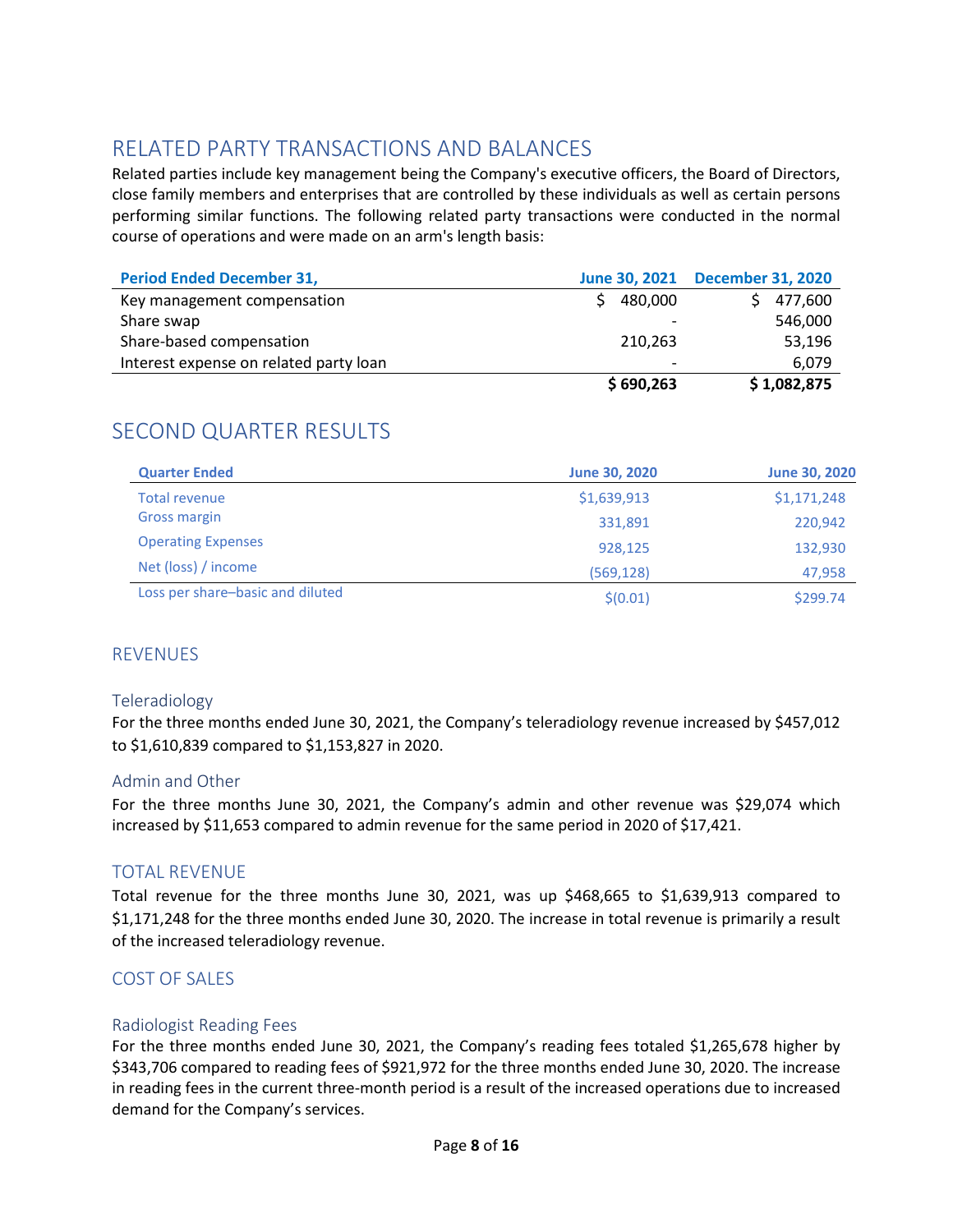### Medical Imaging Software

PACS costs for the three months ended June 30, 2021, was \$25,054 compared PACS costs of \$13,446 for the three-month period ended June 30, 2020. This increase was related to an increase in patient volume requiring diagnostic interpretation during the second quarter for 2021.

### Internet Connectivity

For the three months ended June 30, 2021, the Company's internet connectivity costs were \$3,390 which increased by \$302 compared to the \$3,088 for the same three-month period in fiscal 2020.

### Medical Director Expenses

For the three months ended June 30, 2021, medical director expenses were up by \$2,100 to \$13,900 compared to medical director expenses of \$11,800 for the three-month period ended June 30, 2020. The higher costs experienced during the three-month period ended June 30, 2021, was related to the increased operations of the Company.

# TOTAL COST OF SALES

Total cost of sales during the second quarter in 2021 including reading fees, PACS, internet connectivity and, radiologists and medical director expenses were \$1,308,022 compared to \$950,305. Higher cost of sales experienced during the second quarter in 2021, was primarily a result of increased operations due to higher demand for the Company's services.

### GROSS PROFIT

As a result of the above revenues net of cost of sales, the Company's gross margin increased by \$110,949 to \$331,891 for the three-month period ending June 30, 2021, versus gross margin of \$220,942 for the same three-month period in 2020.

### EXPENSES

### Stock Based Compensation

For the three months ended June 30, 2021, the Company recorded stock-based compensation for \$210,263. No stock-based compensation was recorded for the same period in 2020. The stock-based compensation during the quarter was for amortization of options issued to management and directors in 2020.

### Salaries and Wages

For the three months ended June 30, 2021, the Company recorded salaries and wages of \$323,223 compared to \$82,645 for the same three-month period ended June 30, 2020. The increase in salaries recorded in the second quarter of fiscal 2021, was a result of increased salaries for the Company's executives as well as additional staff hired by the Company.

### Advertising and Marketing

For the three months ended June 30, 2021, the Company recorded advertising and marketing expenses for \$204,828. Marketing and advertising expenses for the same period in 2020 was \$82,645. The expenses occurred in the quarter were partly for contracts signed in 2020 for investor outreach and institutional outreach related to the Company's qualifying transaction and listing on the TSXV exchange.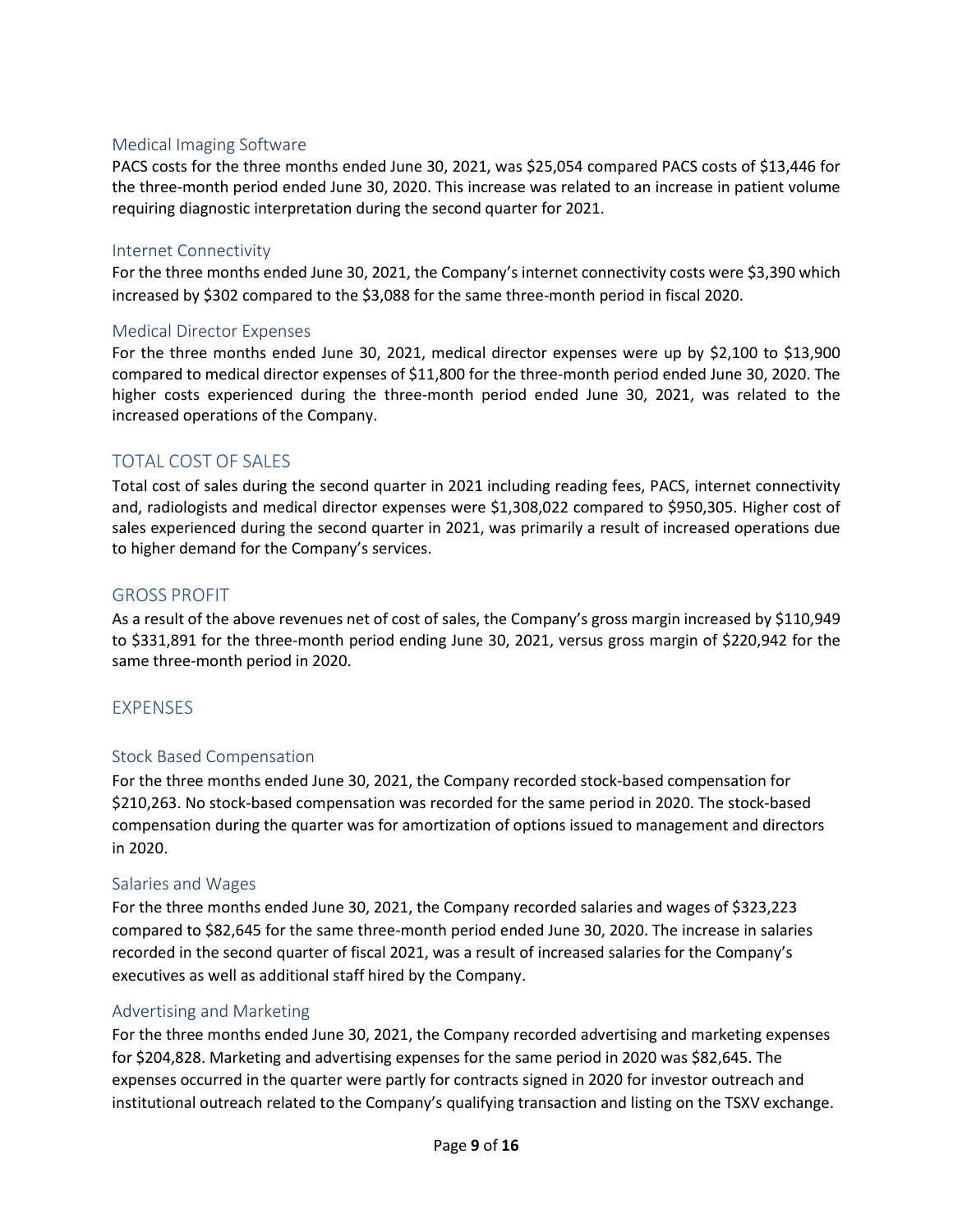### Professional Fees

For the three months ended June 30, 2021, the Company recorded professional fees of \$128,617 up considerably by \$71,193 compared to \$57,424 for the three months ended June 30, 2020. The increase in professional fees for the three months ended June 30, 2021, was primarily attributed to increased consulting and legal fees in the second quarter because of the Company's investigation of possible acquisitions.

### General and Administrative

General and administrative costs totaled \$29,041 up \$10,232 for the three months ended June 30, 2021, compared to general and administrative costs of \$18,809 for the same three-month period in 2020. The Company experienced an increase in general and administrative costs during the current period in fiscal 2021, because of the change in the Company's PACS imaging software systems, additional dues and subscriptions for new computer services.

### Insurance

Insurance expense for the three months ended June 30, 2021, increased significantly by \$18,416 to \$21,160 when compared to \$2,744 for the same period in 2020. The increase was a result of the Company obtaining a directors and officers insurance plan.

### Depreciation and Amortization

For the three months ended June 30, 2021, depreciation and amortization costs consistent at \$8,183. There was no change in depreciation and amortization expense for the same period from 2020 to 2021.

### Premises Rental

For the three months ended June 30, 2021, the Company's premises rental costs were consistent at \$2,811. There was no change in premises rental for the same period from 2020 to 2021.

### Uncategorized Expense

For the three months ended June 30, 2021, uncategorized expense was nil, whereas in 2020 for the same period it was (\$42,914). This expense relates to the write off of supplier AP accounts that were no longer due in 2020.

### TOTAL OPERATING EXPENSES

Total expenses for the three months ended June 30, 2021, were \$928,125, higher by \$795,195 when compared to total expenses of \$132,930 for the three months ended June 30, 2020. The primary factors relating to the increase in total expenses during the second quarter of 2021 were due to the stock-based compensation expenses of \$210,263 which was not present in 2020, salaries and wages of \$323,223, and advertising and marketing expense of \$204,828. The increase in professional fees and insurance also increased the total operating expenses for the second quarter of 2021.

### OTHER INCOME

For the three months ended June 30, 2021, other income was \$20,000, whereas in 2020 for the same period it was nil. This \$20,000 relates to the TD CEBA loan that was forgiven.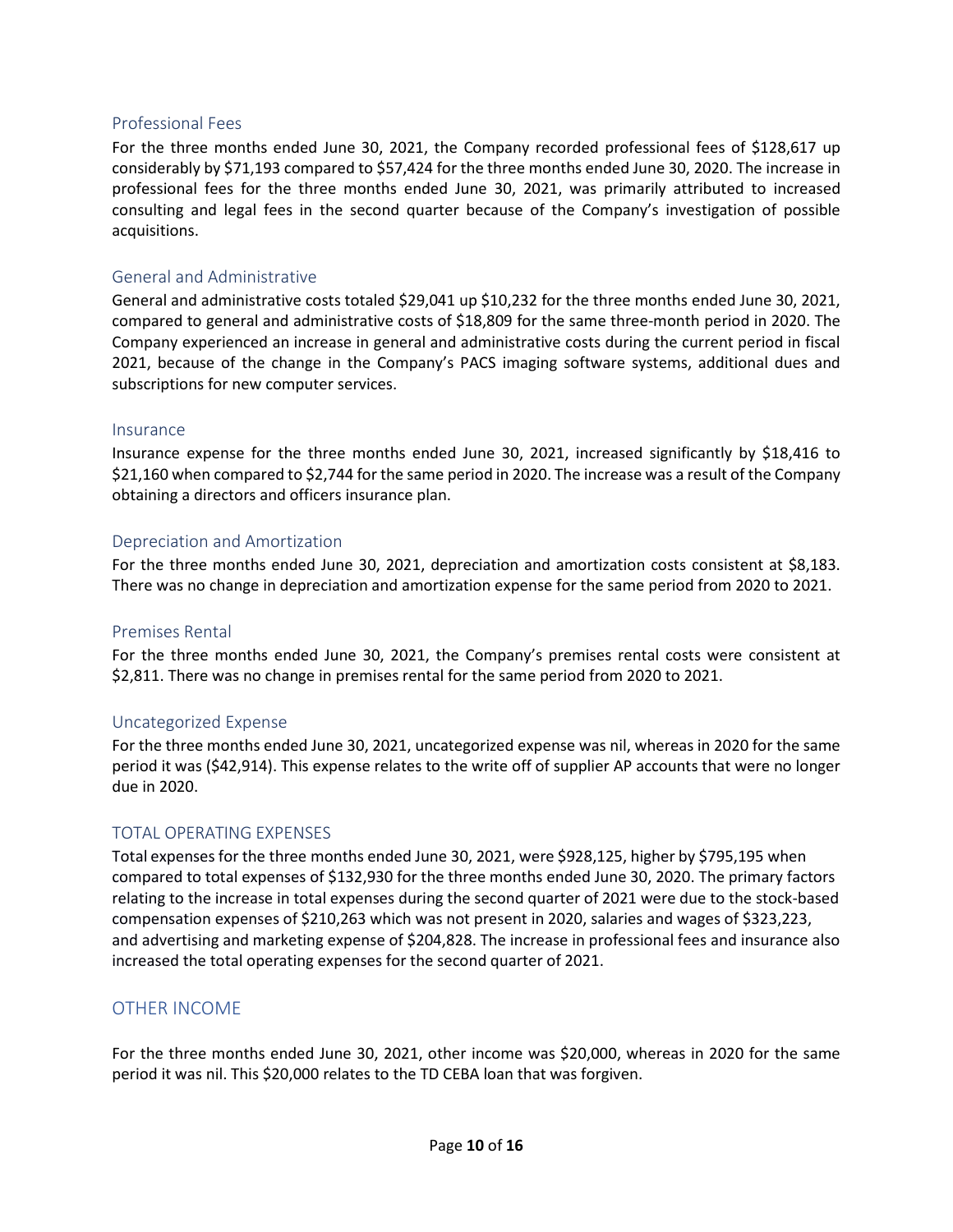# OTHER EXPENSES

### Royalty Expense

There were no royalty expense for the three months ended June 30, 2021 compared to \$26,449 for the three months ended June 30, 2020. The royalty was bought out in 2020 and the Company no longer has any obligations under this arrangement.

### Finance Costs

For the three months ended June 30, 2021, the Company recorded finance costs of \$2,914 which was down by \$11,571 versus finance costs of \$14,485 for the three-month period ended June 30, 2020. The decrease in finance costs during the second quarter of 2021 was primarily related to the iCapital loan repayment and no more interest due on this loan.

### Other Miscellaneous Expenses

For the three months ended June 30, 2021 the Company recorded (\$13,971) in miscellaneous expenses. In 2020 for the second quarter, miscellaneous expenses were (\$1,162). The miscellaneous expense in the second quarter of 2021 was related to an Accounts Payable write-off amounts that were no longer due.

### Foreign Exchange Loss

Foreign exchange loss was recorded in the second quarter of 2021 for \$3,951, compared to the \$280 which was recorded for the same period in 2020.

### TOTAL EXPENSES

Total expenses for the three months ended June 30, 2021, were \$921,019 higher by \$748,035 compared to \$172,984 for the three-month period ended June 30, 2020. The increase in total expenses for the threemonth period ended June 30, 2021 was primary related to the stock-based compensation, and advertising and marketing, along with professional fees, general and administrative costs, and insurance expense.

### NET LOSS AND COMPREHENSIVE LOSS

As a result of the above factors, the net loss and comprehensive loss for the three months ended June 30, 2021, was \$569,128 compared to a net income and comprehensive income of \$47,958 for the three months ended June 30, 2020, a difference of \$521,170.

# LOSS PER SHARE – BASIC AND DILUTED

The loss per share-basic and diluted for the three months ended June 30, 2021 was \$0.01 versus the income per share-basic and diluted of \$299.74 for the comparable three-month period in 2020.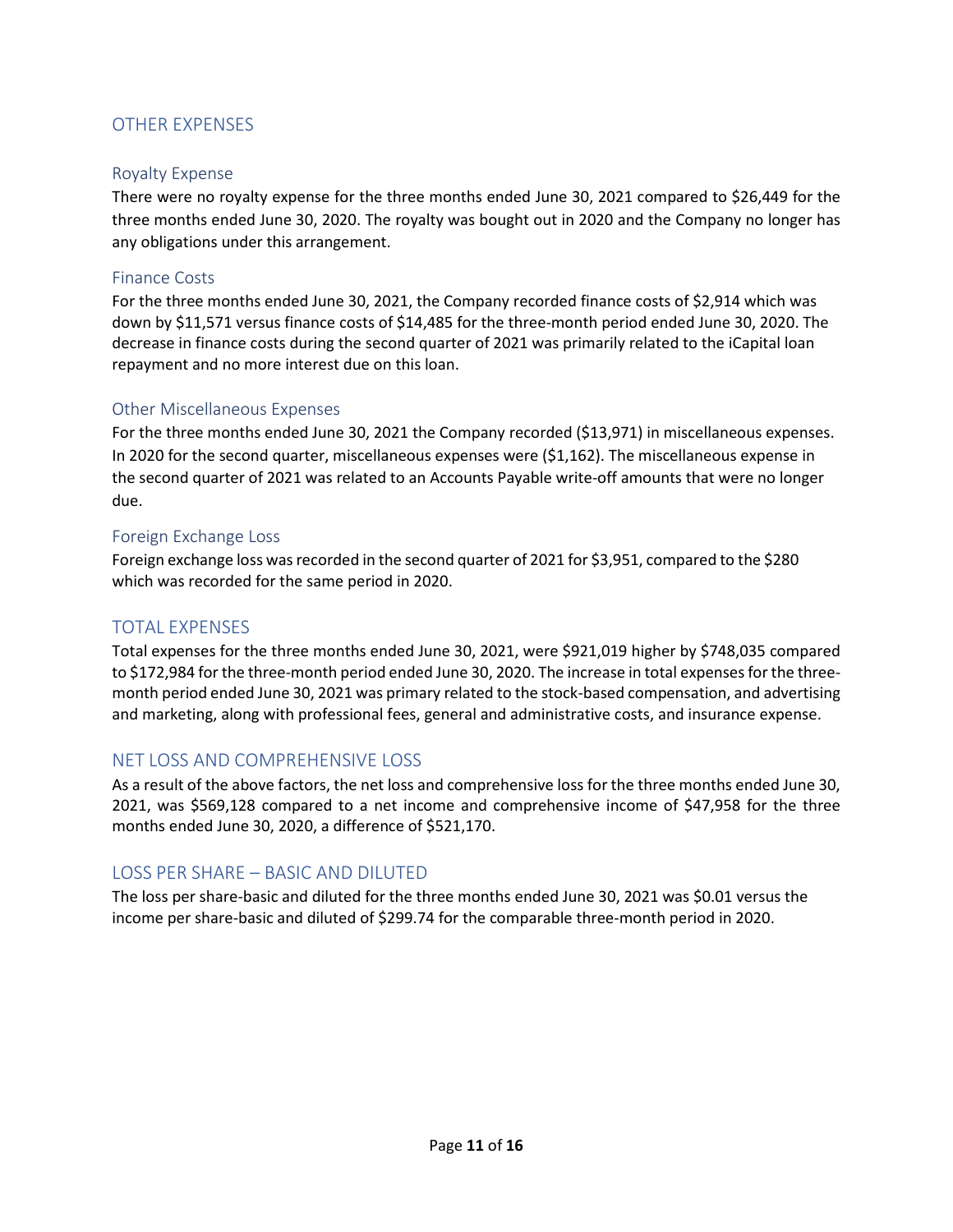# SIX MONTH RESULTS

| <b>Period Ended</b>              | <b>June 30, 2021</b> | <b>June 30, 2020</b> |
|----------------------------------|----------------------|----------------------|
| <b>Total revenue</b>             | \$3,185,094          | \$2,455,133          |
| <b>Gross margin</b>              | 628,860              | 472,551              |
| <b>Operating Expenses</b>        | 1,938,627            | 282,914              |
| Net (loss) / income              | (1, 285, 934)        | 97,025               |
| Loss per share-basic and diluted | \$(0.03)             | \$606.40             |

### **REVENUES**

### Teleradiology

For the 6 months ended June 30, 2021, the Company's teleradiology revenue increased by \$727,121 to \$3,131,771 compared to \$2,404,650 in 2020.

### Admin and Other

For the six months June 30, 2021, the Company's admin and other revenue was \$53,324 which increased by \$2,861 compared to admin revenue for the same period in 2020 of \$50,463.

# TOTAL REVENUE

Total revenue for the six months June 30, 2021, was up \$729,981 to \$3,180,094 compared to \$2,455,113 for the six months ended June 30, 2020. The increase in total revenue is primarily a result of the increased teleradiology revenue.

### COST OF SALES

### Radiologist Reading Fees

For the six months ended June 30, 2021, the Company's reading fees totaled \$2470,626 higher by \$547,869 compared to reading fees of \$1,922,757 for the six months ended June 30, 2020. The increase in reading fees in the current six-month period is a result of the increased operations due to increased demand for the Company's services.

### Medical Imaging Software

PACS costs for the six months ended June 30, 2021, was \$51,781 compared medical images archiving costs of \$30,065 for the six-month period ended June 30, 2020. This increase was related to an increase in patient volume requiring diagnostic interpretation during the first half of 2021.

### Internet Connectivity

For the six months ended June 30, 2021, the Company's internet connectivity costs were \$7,077 which increased by \$27 compared to the \$7,050 for the same three-month period in fiscal 2020.

### Medical Director Expenses

For the six months ended June 30, 2021, medical director expenses were up by \$4,060 to \$26,750 compared to medical director expenses of \$22,690 for the six-month period ended June 30, 2020. The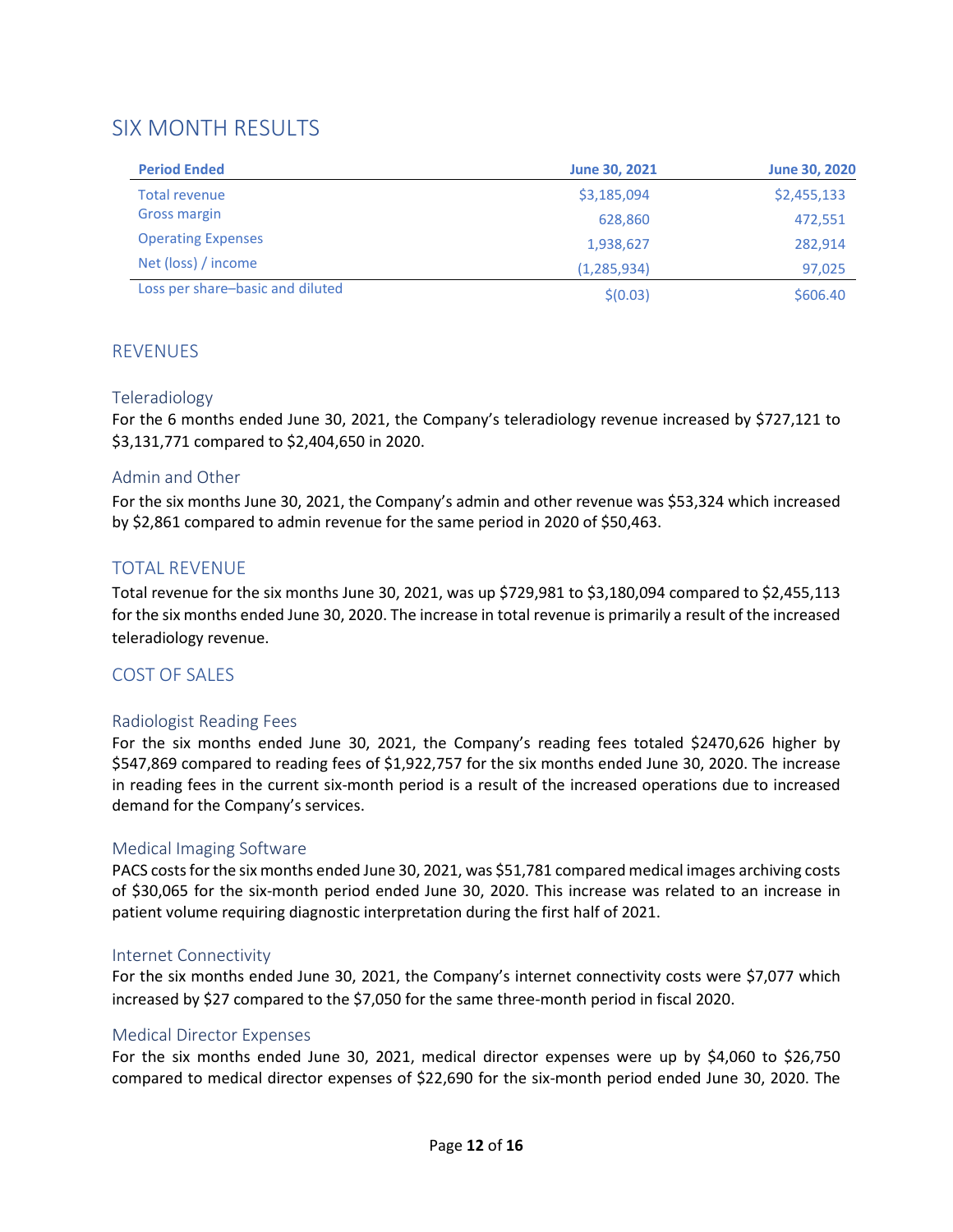higher costs experienced during the six-month period ended June 30, 2021, was related to the increased operations of the Company.

# TOTAL COST OF SALES

Total cost of sales during the first half of 2021 including reading fees, PACS, internet connectivity and, radiologists and medical director expenses were \$2,556,234 compared to \$1,982,563. Higher cost of sales experienced during the first half of 2021 was primarily a result of increased operations due to higher demand for the Company's services.

### GROSS PROFIT

As a result of the above revenues net of cost of sales, the Company's gross margin increased by \$156,309 to \$628,860 for the six-month period ending June 30, 2021, versus gross margin of \$472,551 for the same six-month period in 2020.

# **EXPENSES**

### Stock Based Compensation

For the six months ended June 30, 2021, the Company recorded stock-based compensation for \$603,021. No stock-based compensation was recorded for the same period in 2020. The stock-based compensation during the first half was for amortization of options issued to management and directors in 2020.

### Salaries and Wages

For the six months ended June 30, 2021, the Company recorded salaries and wages of \$602,937 compared to \$187,861 for the same six-month period ended June 30, 2020. The increase in salaries recorded in the first half of fiscal 2021, was a result of increased salaries for the Company's executives as well as the hiring of additional staff.

### Advertising and Marketing

For the six months ended June 30, 2021, the Company recorded advertising and marketing expenses for \$381,006, compared to the same period in 2020 for \$3,241. The expenses occurred in the first half were partly for contracts signed in 2020 for investor outreach and institutional outreach related to the Company's qualifying transaction and listing on the TSXV exchange.

### Professional Fees

For the six months ended June 30, 2021, the Company recorded professional fees of \$224,022 up considerably by \$152,753 compared to \$71,269 for the six months ended June 30, 2020. The increase in professional fees for the six months ended June 30, 2021, was primarily attributed to increased consulting and legal fees in the first quarter because of the Company's investigation of possible acquisitions.

### General and Administrative

General and administrative costs totaled \$62,037 up \$27,915 for the six months ended June 30, 2021, compared to general and administrative costs of \$34,122 for the same six-month period in 2020. The Company experienced an increase in general and administrative costs during the current period in fiscal 2021, because of the change in the Company's PACS imaging software systems, additional dues and subscriptions for new computer services.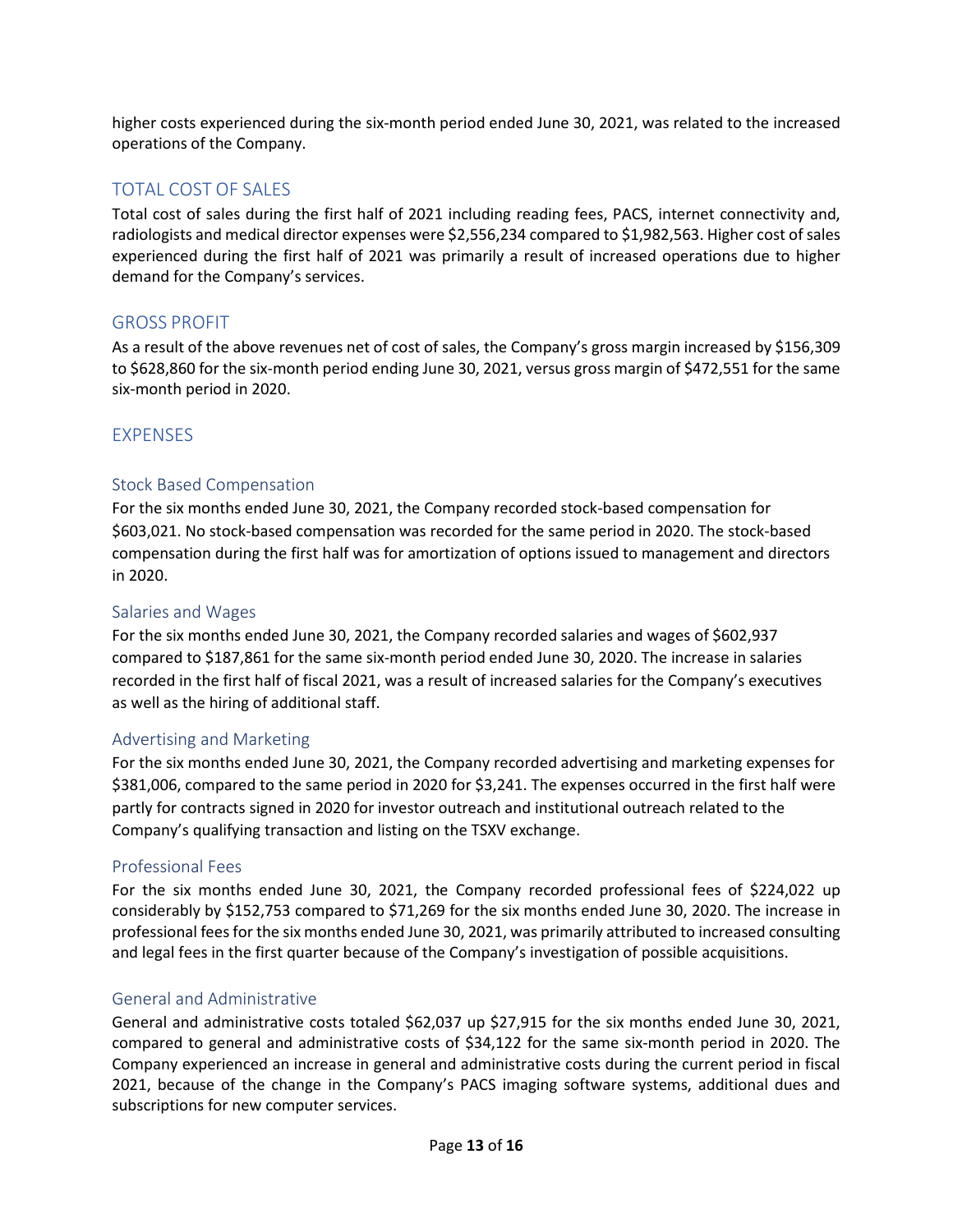#### Insurance

Insurance expense for the six months ended June 30, 2021, increased significantly by \$35,749 to \$43,618 when compared to \$7,869 for the same period in 2020. The increase was a result of the Company obtaining a directors and officers insurance plan.

#### Depreciation and Amortization

For the six months ended June 30, 2021, depreciation and amortization costs consistent at \$16,365. There was no change in depreciation and amortization expense for the same period from 2020 to 2021.

### Premises Rental

For the six months ended June 30, 2021, the Company incurred premises rental costs of \$5,621 compared to premises rental costs of \$5,102 for the six months ended June 30, 2020.

### TOTAL OPERATING EXPENSES

Total expenses for the six months ended June 30, 2021, were \$1,938,627, higher by \$1,655,713 when compared to total expenses of \$282,914 for the six months ended June 30, 2020. The primary factors relating to the increase in total expenses during the first half of 2021 were due to the stock-based compensation expenses of \$603,021 which was not present in 2020, salaries and wages of \$602,937 and advertising and marketing expense of \$381,006. The increase in professional fees and insurance also increased the total operating expenses for the first half of 2021.

### OTHER INCOME

For the six months ended June 30, 2021, other income was \$20,000, whereas in 2020 for the same period it was nil. This \$20,000 relates to the TD CEBA loan that was forgiven.

### OTHER EXPENSES

### Royalty Expense

There were no royalty expense for the six months ended June 30, 2021 compared to \$59,254 for the six months ended June 30, 2020. The royalty was bought out in 2020 and the Company no longer has any obligations under this arrangement.

### Finance Costs

For the six months ended June 30, 2021, the Company recorded finance costs of \$6,247 which was down by \$26,911 versus finance costs of \$33,158 for the six-month period ended June, 2020. The decrease in finance costs during the first half of 2021 was primarily related to the iCapital loan repayment and no more interest due on this loan.

### Other Miscellaneous Expenses

For the first six months ended June 30, 2021 the Company had recorded (\$14,030) in miscellaneous expenses. In 2020 for the first half, miscellaneous expenses were (\$1,162). The increase was in 2021 was due to the write-off of AP invoices that were no longer due.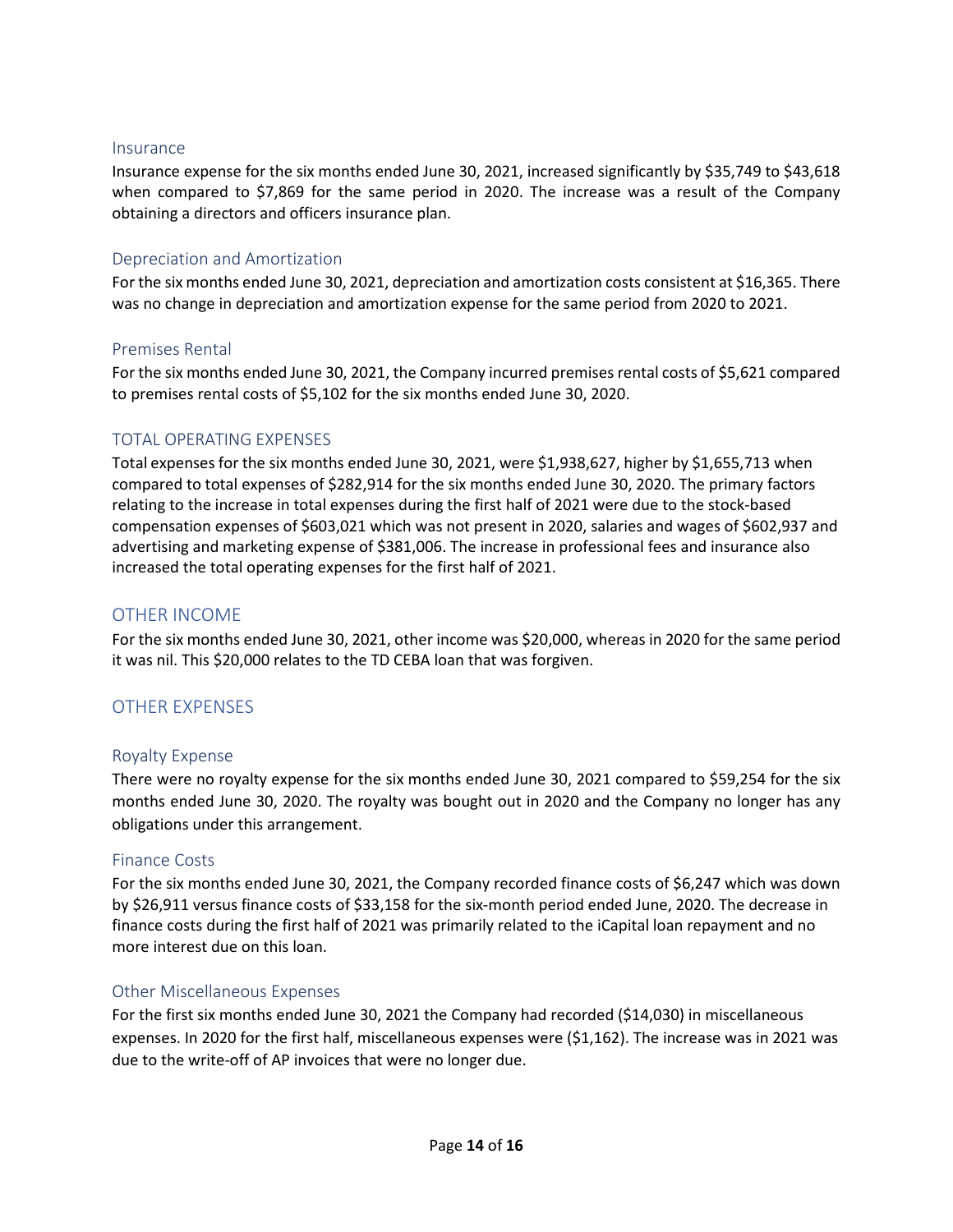### Foreign Exchange Loss

Foreign exchange loss was recorded in the first half of 2021 for 3,951, compared to the \$1,362 which was recorded for the same period in 2020.

### TOTAL EXPENSES

Total expenses for the six months ended June 30, 2021, were \$1,934,795 higher by \$1,559,269 compared to \$375,526 for the six-month period ended June 30, 2020. The increase in total expenses for the sixmonth period ended June 30, 2021 was primary related to the stock-based compensation, and advertising and marketing, along with professional fees, general and administrative costs, and insurance expense.

### NET LOSS AND COMPREHENSIVE LOSS

As a result of the above factors, the net loss and comprehensive loss for the six months ended June 30, 2021, was \$1,285,934, compared to a net income and comprehensive income of \$97,025 for the six months ended June 30, 2020, a difference of \$1,188,909.

### LOSS PER SHARE – BASIC AND DILUTED

The loss per share-basic and diluted for the six months ended June 30, 2021 was \$0.03 versus the income per share-basic and diluted of \$606.40 for the comparable six-month period in 2020.

# PROPOSED TRANSACTIONS

The Company does not have any proposed transactions.

# CHANGES IN ACCOUNTING POLICIES

The Company had no accounting policy changes in the quarter and none are planned for 2021.

# FINANCIAL INSTRUMENTS AND OTHER INSTRUMENTS

On April 17, 2020, the Company entered a CEBA loan with TD Canada Trust for \$40,000. The initial term of the loan is until December 31, 2022 and if paid in full by that time no interest will be due under the loan and the Company will only be required to pay back \$30,000. If the loan is not paid in full by December 31, 2022 it will convert into a 3- year term loan with interest at 5%. On December 30, 2020, the Company received the CEBA extension loan of \$20,000 so the full CEBA loan now has a balance of \$60,000 and if paid back by December 31, 2022 only \$40,000 will need to be repaid. This loan was repaid in May 2021.

### Credit risk

Credit risk is the risk of loss associated with a counter-party's inability to fulfill its payment obligations. The Company's cash and accounts receivable are exposed to credit risk. Jump's cash is held with a major Canadian-based financial institution and as such management believes that the associated credit risk is remote.